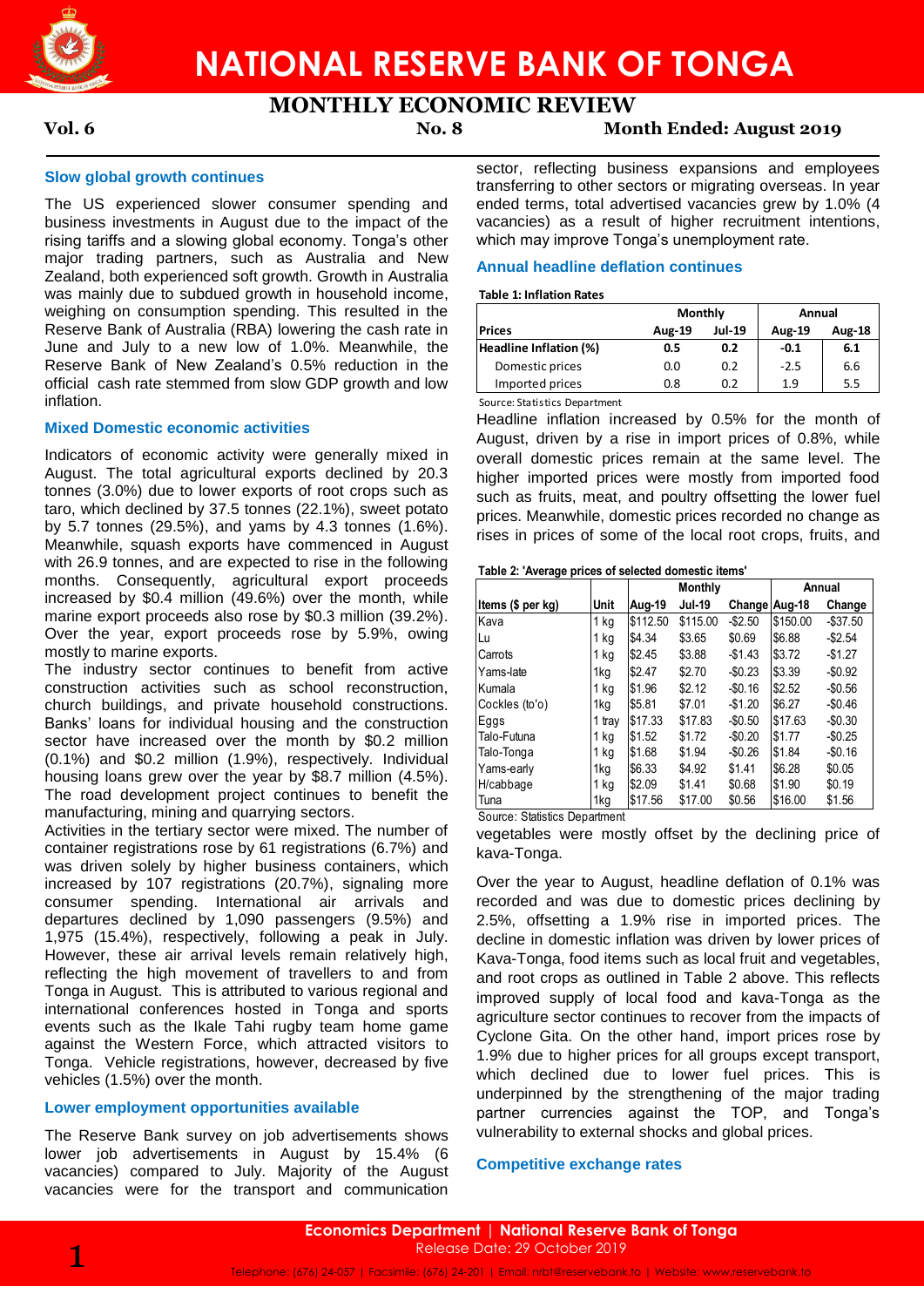

# **NATIONAL RESERVE BANK OF TONGA**

## **MONTHLY ECONOMIC REVIEW**

## **Table 3: Effective Exchange Rates**

|                                        | Monthly |        |          | Annual        |          |  |
|----------------------------------------|---------|--------|----------|---------------|----------|--|
|                                        | Aug-19  | Jul-19 | % Growth | <b>Aug-18</b> | % Growth |  |
| Nominal Effective Exchange Rate Index  | 92.8    | 91.9   | 1.0      | 91.5          | 1.4      |  |
| Real Effective Exchange Rate Index     | 107.7   | 106.4  | 1.3      | 107.8         | $-0.1$   |  |
| Source: National Reserve Bank of Tonga |         |        |          |               |          |  |

The Nominal Effective Exchange Rate (NEER) index

| Table 4: Bilateral Exchange Rates |                         |               |               |  |  |  |  |  |
|-----------------------------------|-------------------------|---------------|---------------|--|--|--|--|--|
|                                   | <b>Aug-19</b>           | <b>Jul-19</b> | <b>Aug-18</b> |  |  |  |  |  |
| USD/TOP                           | 0.4325                  | 0.4392        | 0.4390        |  |  |  |  |  |
| AUD/TOP                           | 0.6371                  | 0.6272        | 0.5971        |  |  |  |  |  |
| NZD/TOP                           | 0.6706                  | 0.6562        | 0.6570        |  |  |  |  |  |
| FJD/TOP                           | 0.8920                  | 0.8960        | 0.8884        |  |  |  |  |  |
| JPY/TOP                           | 45.8792                 | 47.4258       | 48.6402       |  |  |  |  |  |
| GBP/TOP                           | 0.3548                  | 0.3507        | 0.3398        |  |  |  |  |  |
| EUR/TOP                           | 0.3877                  | 0.3903        | 0.3793        |  |  |  |  |  |
| CNY/TOP                           | 2.8140                  | 2.8573        | 2.8563        |  |  |  |  |  |
|                                   | Source: Banking Systems |               |               |  |  |  |  |  |

slightly increased over the month and the year,<br>reflecting a general reflecting a weakening of the trading partner currencies against the TOP except for USD and JPY. The Real Effective Exchange Rate (REER) index also increased over the month but declined over the year,

supporting Tonga's international competitiveness.

## **Higher import payments in August**

#### **Table 5: Foreign Reserves**

|                                     | Monthly       |               |          | Annual        |          |  |
|-------------------------------------|---------------|---------------|----------|---------------|----------|--|
|                                     | <b>Aug-19</b> | <b>Jul-19</b> | % Growth | <b>Aug-18</b> | % Growth |  |
| Foreign Reserves (\$ in million)    | 491.8         | 492.9         | $-0.2$   | 475.0         | 3.5      |  |
| Import Coverage (months)            | 79            | 8.0           |          | 8.1           |          |  |
| Source: National Reserve Bank Tonga |               |               |          |               |          |  |

Official foreign reserves remain comfortable despite a \$1.1 million (0.2%) decline to \$491.8 million (equivalent to 7.9 months of imports cover) in August 2019, due mainly to oil and other import payments. Over the year, foreign reserves rose by \$16.0 million (3.5%). However, the months of import cover slightly declined from 8.1, reflecting higher imports of goods and services relative to the same period last year.

| <b>Overseas Exchange Transactions</b> |         |                |          |          |          |          |
|---------------------------------------|---------|----------------|----------|----------|----------|----------|
|                                       |         | <b>Monthly</b> |          | Annual   |          |          |
|                                       | Aug-19  | Jul-19         | % Growth | Aug-19   | Aug-18   | % Growth |
| <b>Overall Balance</b>                | $-1.1$  | 8.6            | $-113.1$ | 16.8     | 70.0     | $-76.0$  |
| <b>Current Account</b>                | $-1.4$  | 0.4            | $-416.3$ | 1.2      | 11.1     | $-89.4$  |
| Merchandise Trade                     | $-36.2$ | $-33.9$        | $-6.9$   | $-421.1$ | $-390.1$ | $-7.9$   |
| Services                              | 1.7     | 6.0            | $-71.5$  | 31.7     | 22.2     | 43.0     |
| Income                                | 0.8     | 1.2            | $-39.4$  | 7.0      | $-1.9$   | 459.9    |
| <b>Transfers</b>                      | 32.4    | 27.1           | 19.5     | 383.5    | 381.0    | 0.7      |
| <b>Capital Account</b>                | 1.2     | 0.2            | 448.9    | 37.3     | 39.8     | $-6.2$   |
| <b>Financial Account</b>              | $-0.9$  | 8.0            | $-111.8$ | $-21.7$  | 19.1     | $-213.5$ |

Source: Banking Systems

The overall Overseas Exchange Transactions (OET) balance recorded a deficit of \$1.1 million in August 2019 due to higher current and financial account payments. Current account payments were mainly for oil and wholesale & retail imports, whereas financial account payments were for interbank payments. These outweighed the rise in remittances receipts and export proceeds.

Annually, the OET balance surplus lowered due to higher outflows from all three accounts, with the most outflows made from financial account mainly for interbank transfers and offshore investments. The current account surplus was also lower, mostly due to payments for imports of goods and services. These payments partially offset the rise in receipts from travel, remittance, and earned income.

## **Vol. 6 No. 8 Month Ended: August 2019**

## **Broad money expanded to a new high level**

| <b>Table 7: Broad Money</b> |                   |               |               |          |         |  |  |
|-----------------------------|-------------------|---------------|---------------|----------|---------|--|--|
|                             | Monthly<br>Annual |               |               |          |         |  |  |
|                             | Aug-19            | <b>Jul-19</b> | <b>Aug-18</b> | % Growth |         |  |  |
| Broad money (\$ in million) | 608.6             | 598.1         | 1.7           | 606.0    | 0.4     |  |  |
| Net Foreign Asset           | 510.9             | 510.0         | 0.2           | 494.1    | 3.4     |  |  |
| Net Domestic Asset          | 98.1              | 88.6          | 10.7          | 112.2    | $-12.6$ |  |  |

Source: Banking System, National Reserve Bank of Tonga

Broad money expanded to \$608.6 million (1.7%) on higher net domestic assets stemming from higher net credit to government and credit to private sectors. This was also supported by the slight rise in net foreign assets from lower foreign liabilities.

## **Liquidity continues to rise**

| Table 8: Reserve money        |               |       |                 |       |                 |  |  |
|-------------------------------|---------------|-------|-----------------|-------|-----------------|--|--|
| Annual<br><b>Monthly</b>      |               |       |                 |       |                 |  |  |
|                               | <b>Aug-19</b> |       | Jul-19 % Growth |       | Aug-18 % Growth |  |  |
| Reserve money (\$ in million) | 311.3         | 309.0 | 0.8             | 334.2 | -6.9            |  |  |
| .                             |               |       |                 |       |                 |  |  |

Source: Banking System, National Reserve Bank of Tonga

Liquidity in the banking system rose again in August by \$2.3 million (0.8%) to \$311.3 million, although it is \$22.9 million (6.9%) lower than the same month last year. The monthly rise was due mainly to higher banks exchange settlement accounts on the increase in deposits from the commercial banks to the Reserve Bank vault, supported by the slight rise in required reserves. The banks' total loans to deposit ratio slightly rose from 78.4% to 79.0% over the month, reflecting loans increasing at a faster pace than the increase in deposits. The text of the Company of the Company of the Company of the Company of the Company of the Company of the Company of the company (Sin million) 6.86.6 588.1 and the Vear, there is a general of the company of the company exp

## **Business investments drive credit growth**

| <b>Table 9: Total Lending</b> |                                                                                       |       |     |       |         |  |  |  |
|-------------------------------|---------------------------------------------------------------------------------------|-------|-----|-------|---------|--|--|--|
| Lending                       | Monthly<br>Annual<br><b>Jul-19</b><br>% Growth<br>% Growth<br><b>Aug-18</b><br>Aug-19 |       |     |       |         |  |  |  |
| Total Lending (\$ in million) | 496.8                                                                                 | 491.1 | 1.2 | 457.5 | 8.6     |  |  |  |
| Household lending             | 259.2                                                                                 | 259.2 | 0.0 | 251.1 | 3.2     |  |  |  |
| <b>Business lending</b>       | 237.4                                                                                 | 231.7 | 2.4 | 206.9 | 14.8    |  |  |  |
| Other lending                 | 0.2                                                                                   | 0.2   | 8.3 | 0.7   | $-66.3$ |  |  |  |

Source: Banking System, National Reserve Bank of Tonga

Higher lending to businesses continued to drive the increase in total lending both over the month and year to a new high level of \$496.8 million. Majority of the business loans for the month were for public enterprises, professional & other services, wholesale and retail, and agricultural sectors. Annually, majority of the loans were for the state-owned enterprises, wholesale & retail, professional & other services, tourism, and transport sectors. This may reflect higher business sentiment and confidence. Household loans also grew over the year, mostly for housing loans.

#### **Interest rate spread widened**

#### **Table 10: Weighted Average Interest Rates**

|                                           | Monthly                                        |       |               | Annual       |        |
|-------------------------------------------|------------------------------------------------|-------|---------------|--------------|--------|
| <b>Interest Rates</b>                     | Growth (bps)<br><b>Jul-19</b><br><b>Aug-19</b> |       | <b>Aug-18</b> | Growth (bps) |        |
| Weighted Average Banks Deposit Rate (%)   | 1.924                                          | 1.925 | $-0.1$        | 1.980        | $-5.6$ |
| Weighted Average Banks Lending Rate (%)   | 8.036                                          | 8.033 | 0.3           | 8.076        | $-4.0$ |
| Weighted Average Interest Rate Spread (%) | 6.112                                          | 6.108 | 0.4           | 6.096        | 1.6    |
| .                                         |                                                |       |               |              |        |

ource: Banking System, National Reserve Bank of Tonga